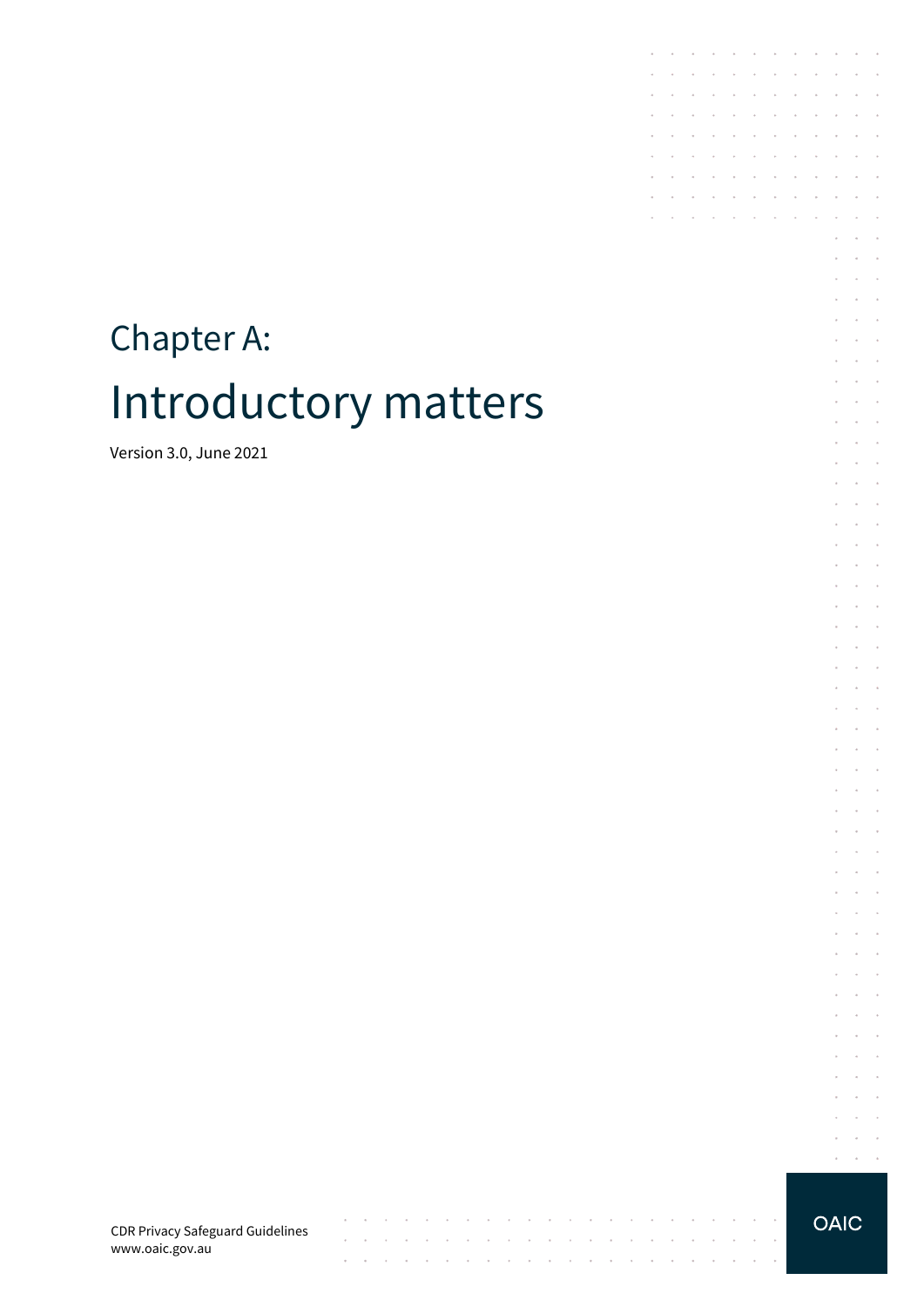#### Contents

| <b>Purpose</b>                                                           | 3 |
|--------------------------------------------------------------------------|---|
| About the consumer data right                                            |   |
| About the privacy safeguards                                             | 4 |
| Who must comply with the privacy safeguards?                             | 6 |
| Which privacy protections apply in the CDR context?                      | 7 |
| Do the privacy safeguards apply instead of the Privacy Act and the APPs? |   |
| Accredited persons and accredited data recipients                        | 8 |
| Data holders                                                             | 8 |
| Designated gateways                                                      | 8 |
| What happens if an entity breaches the privacy safeguards?               |   |
| Where do I get more information?                                         |   |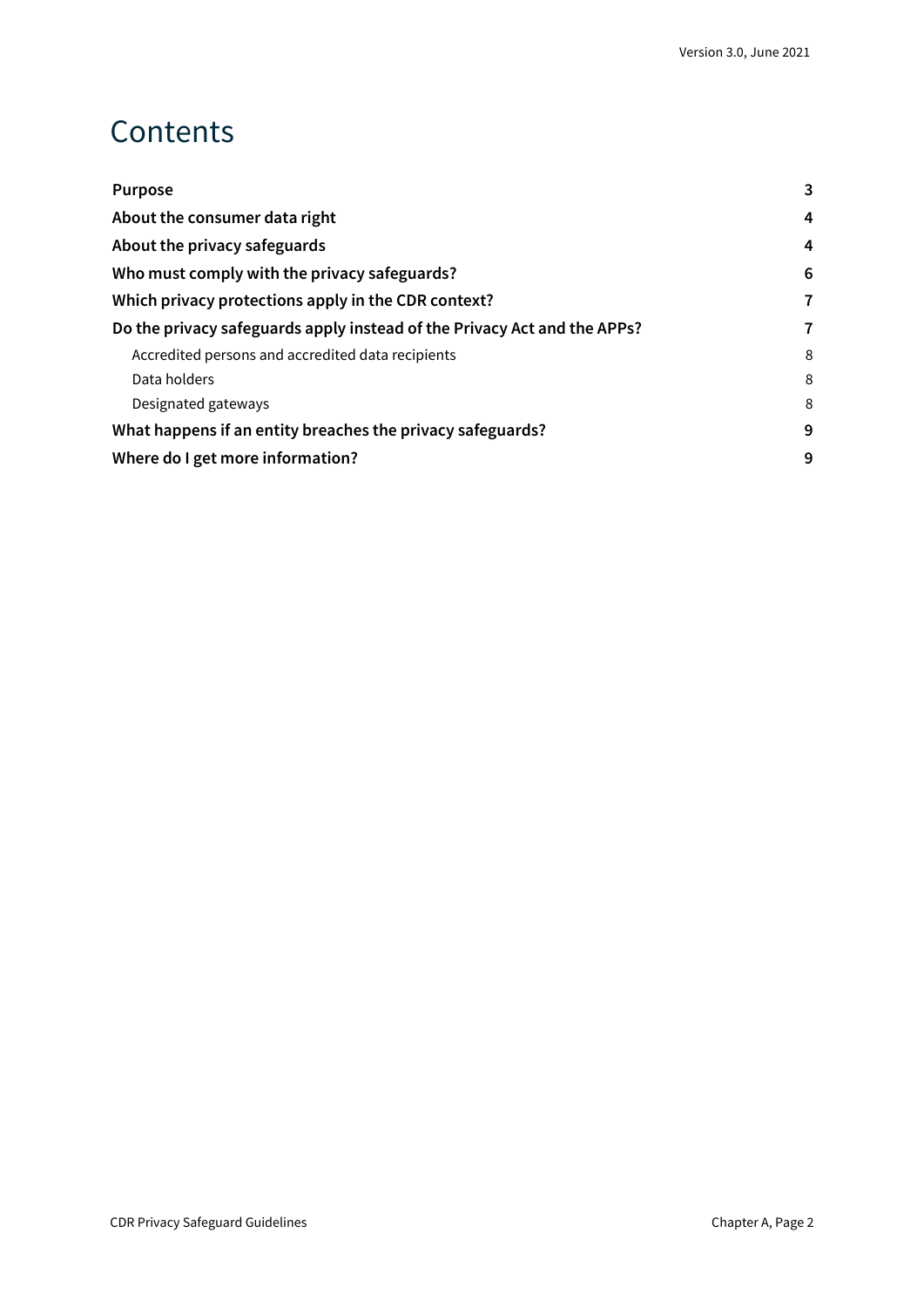#### <span id="page-2-0"></span>**Purpose**

- The Australian Information Commissioner issues these Privacy Safeguard guidelines under s 56EQ(1)(a) of the *Competition and Consumer Act 2010* (Competition and Consumer Act). These guidelines are not a legislative instrument. $1$
- The Privacy Safeguard guidelines are made in order to guide entities on avoiding acts or practices that may breach the privacy safeguards, which are set out in Division 5 of Part IVD of the Competition and Consumer Act.
- A.3 Part IVD of the Competition and Consumer Act is the legislative base for the consumer data right (CDR) regime.
- The Privacy Safeguard guidelines outline:
	- the mandatory requirements in the privacy safeguards and related consumer data rules (CDR Rules) — generally indicated by 'must' or 'is required to'
	- the Information Commissioner's interpretation of the privacy safeguards and CDR Rules generally indicated by 'should'
	- examples that explain how the privacy safeguards and CDR Rules may apply to particular circumstances. Any examples given are not intended to be prescriptive or exhaustive of how an entity may comply with the mandatory requirements in the privacy safeguards; the particular circumstances of an entity will also be relevant, and
	- good privacy practice to supplement minimum compliance with the mandatory requirements in the privacy safeguards and CDR Rules — generally indicated by 'could'.
- $A.5$ The Privacy Safeguard guidelines are not legally binding and do not constitute legal advice about how an entity should comply with the privacy safeguards and CDR Rules. An entity may wish to seek independent legal advice where appropriate.
- In developing the Privacy Safeguard guidelines, the Information Commissioner has had  $A.6$ regard to the objects of Part IVD of the Competition and Consumer Act, stated in s 56AA of the Competition and Consumer Act:
	- to enable consumers in certain sectors of the Australian economy to require information relating to themselves in those sectors to be disclosed safely, efficiently and conveniently:
		- o to themselves for use as they see fit, or
		- o to accredited persons for use subject to privacy safeguards.
	- to enable any person to efficiently and conveniently access information in those sectors that is about goods (such as products) or services and does not relate to any identifiable, or reasonably identifiable, consumers, and
	- to create more choice and competition, or to otherwise promote the public interest.

<sup>&</sup>lt;sup>1</sup> Section 56EQ(5) of the Competition and Consumer Act.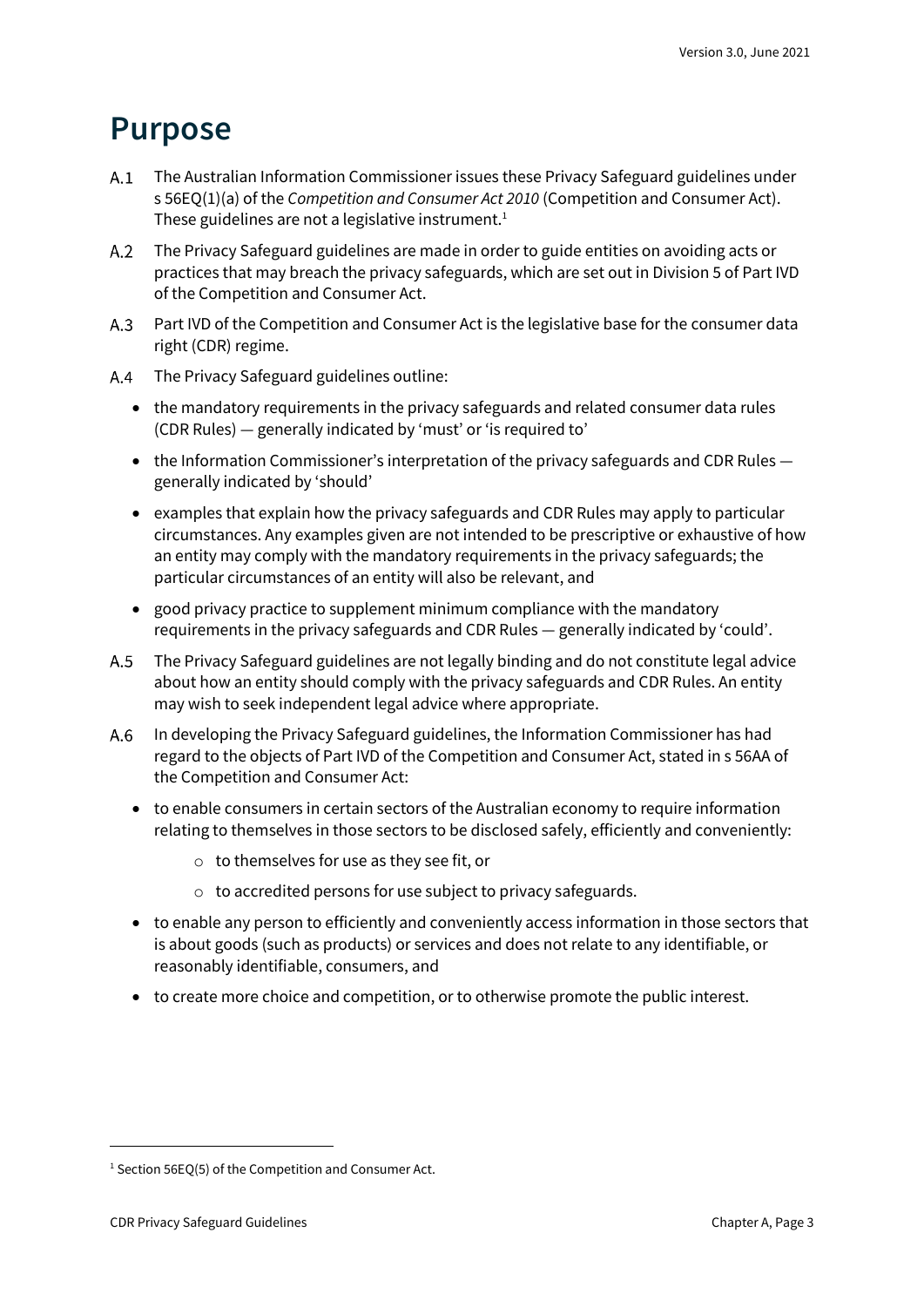## <span id="page-3-0"></span>**About the consumer data right**

- $A.7$ The CDR aims to provide greater choice and control for Australians over how their data is used and disclosed. It allows consumers to access particular data in a usable form and to direct a business to securely transfer that data to an accredited person.
- Individual consumers and small, medium and large business consumers are able to exercise  $A.8$ the CDR in relation to data that is covered by the CDR regime.
- The CDR has commenced in the banking sector (known as 'Open Banking'). Next, CDR will be  $A.9$ implemented in the energy sector.<sup>2</sup> It will then be introduced sector by sector across the broader economy as designated by the Minister.

# <span id="page-3-1"></span>**About the privacy safeguards**

- A.10 The privacy safeguards are legally binding statutory provisions, which ensure the security and integrity of the CDR regime. The specific requirements for certain privacy safeguards are set out in the CDR Rules.
- A.11 The privacy safeguards set out standards, rights and obligations in relation to collecting, using, disclosing and correcting CDR data for which there are one or more consumers:
	- Privacy Safeguard 1: Open and transparent management of CDR data
	- Privacy Safeguard 2: Anonymity and pseudonymity
	- Privacy Safeguard 3: Seeking to collect CDR data from CDR participants
	- Privacy Safeguard 4: Dealing with unsolicited CDR data from CDR participants
	- Privacy Safeguard 5: Notifying of the collection of CDR data
	- Privacy Safeguard 6: Use or disclosure of CDR data by accredited data recipients or designated gateways
	- Privacy Safeguard 7: Use or disclosure of CDR data for direct marketing by accredited data recipients or designated gateways
	- Privacy Safeguard 8: Overseas disclosure of CDR data by accredited data recipients
	- Privacy Safeguard 9: Adoption or disclosure of government related identifiers by accredited data recipients
	- Privacy Safeguard 10: Notifying of the disclosure of CDR data
	- Privacy Safeguard 11: Quality of CDR data
	- Privacy Safeguard 12: Security of CDR data, and destruction or de-identification of redundant CDR data
	- Privacy Safeguard 13: Correction of CDR data

<sup>2</sup> The energy sector was designated by the Treasurer on 26 June 2020. See the *Consumer Data Right (Energy Sector) Designation 2020*.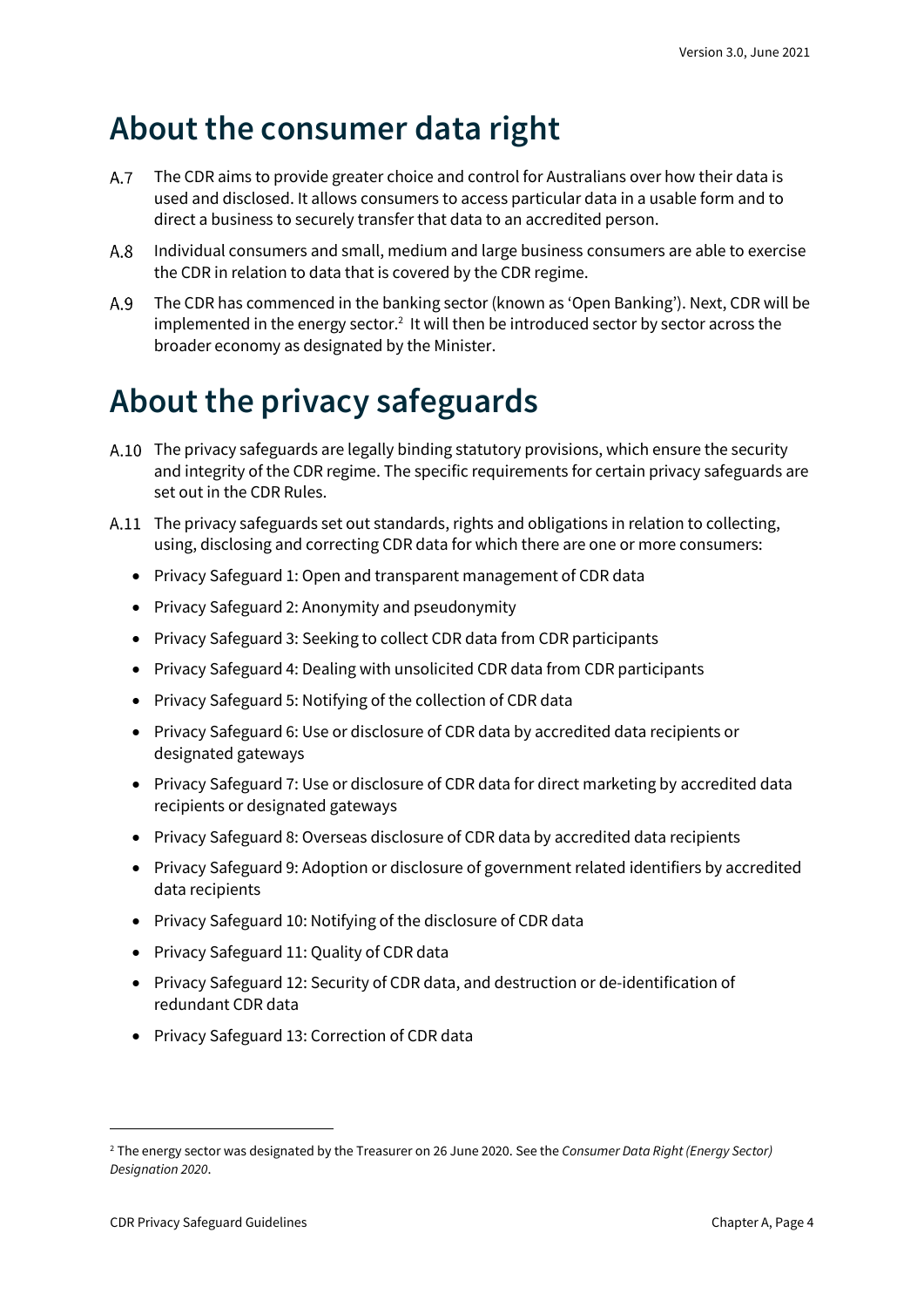- The privacy safeguards only apply to CDR data for which there are one or more 'CDR consumers'.<sup>3</sup> A CDR consumer can be an individual or a business enterprise.<sup>4</sup>
- There are a number of factors that determine whether CDR data has a 'CDR consumer'.<sup>5</sup> In particular, for CDR data to have a CDR consumer, at least one person needs to be identifiable or reasonably identifiable from the CDR data or other information held by the relevant entity.<sup>6</sup> See paragraphs B.42 to B.66 in *[Chapter B \(Key concepts\)](https://www.oaic.gov.au/consumer-data-right/cdr-privacy-safeguard-guidelines/chapter-b-key-concepts/)* of the CDR Privacy Safeguard Guidelines for the full meaning of 'CDR consumer'.
- A.14 The privacy safeguards do not apply where there is no CDR consumer<sup>7</sup> because, for example, there is no person that is identifiable or reasonably identifiable from the data. Product data is an example of CDR data for which there is no CDR consumer.
- A.15 The privacy safeguards are structured to reflect the CDR data lifecycle. They are grouped into five subdivisions within Division 5 of Part IVD of the Competition and Consumer Act:
	- Subdivision B Consideration of CDR data privacy (Privacy Safeguards 1 and 2)
	- Subdivision C Collecting CDR data (Privacy Safeguards 3, 4 and 5)
	- Subdivision D Dealing with CDR data (Privacy Safeguards 6, 7, 8, 9 and 10)
	- Subdivision E Integrity of CDR data (Privacy Safeguards 11 and 12)
	- Subdivision F Correction of CDR data (Privacy Safeguard 13)
- The requirements in each of these privacy safeguards interact with and complement each other.

#### **How to use these guidelines**

- The structure of the Privacy Safeguard guidelines reflects the structure of the privacy safeguards: Privacy Safeguards 1 to 13 are each dealt with in separate chapters.
- A.18 The number of the chapter corresponds to the number of the privacy safeguard.
- Chapter B contains guidance on general matters, including an explanation of key concepts that are used throughout the privacy safeguards and the Privacy Safeguard guidelines.
- A.20 Chapter C contains guidance on consent, which is the primary basis for collecting, using and disclosing CDR data under the CDR regime.
- A.21 These guidelines should be read together with the full text of Division 5 of Part IVD of the Competition and Consumer Act and the CDR Rules.

<sup>&</sup>lt;sup>3</sup> Section 56EB(1) of the Competition and Consumer Act.

<sup>4</sup> Section 56AI(3) of the Competition and Consumer Act; Explanatory Memorandum, Treasury Laws Amendment (Consumer Data Right) Bill 2019, paragraphs 1.100 and 1.101. See also s 2C of the *Acts Interpretation Act 1901* (Cth), which provides that in any Act (including the references to 'person' in s 56AI(3) of the Competition and Consumer Act), expressions used to denote persons generally include a body politic or corporate as well as an individual.

<sup>5</sup> Section 56AI(3) of the Competition and Consumer Act.

 $6$  Section 56AI(3)(c) of the Competition and Consumer Act. The 'relevant entity' here is the data holder, accredited data recipient, or person holding data on their behalf: s 56AI(3)(c)(ii) referencing 56AI(3)(b) of the Competition and Consumer Act.

<sup>&</sup>lt;sup>7</sup> Section 56AI(3)(c) of the Competition and Consumer Act.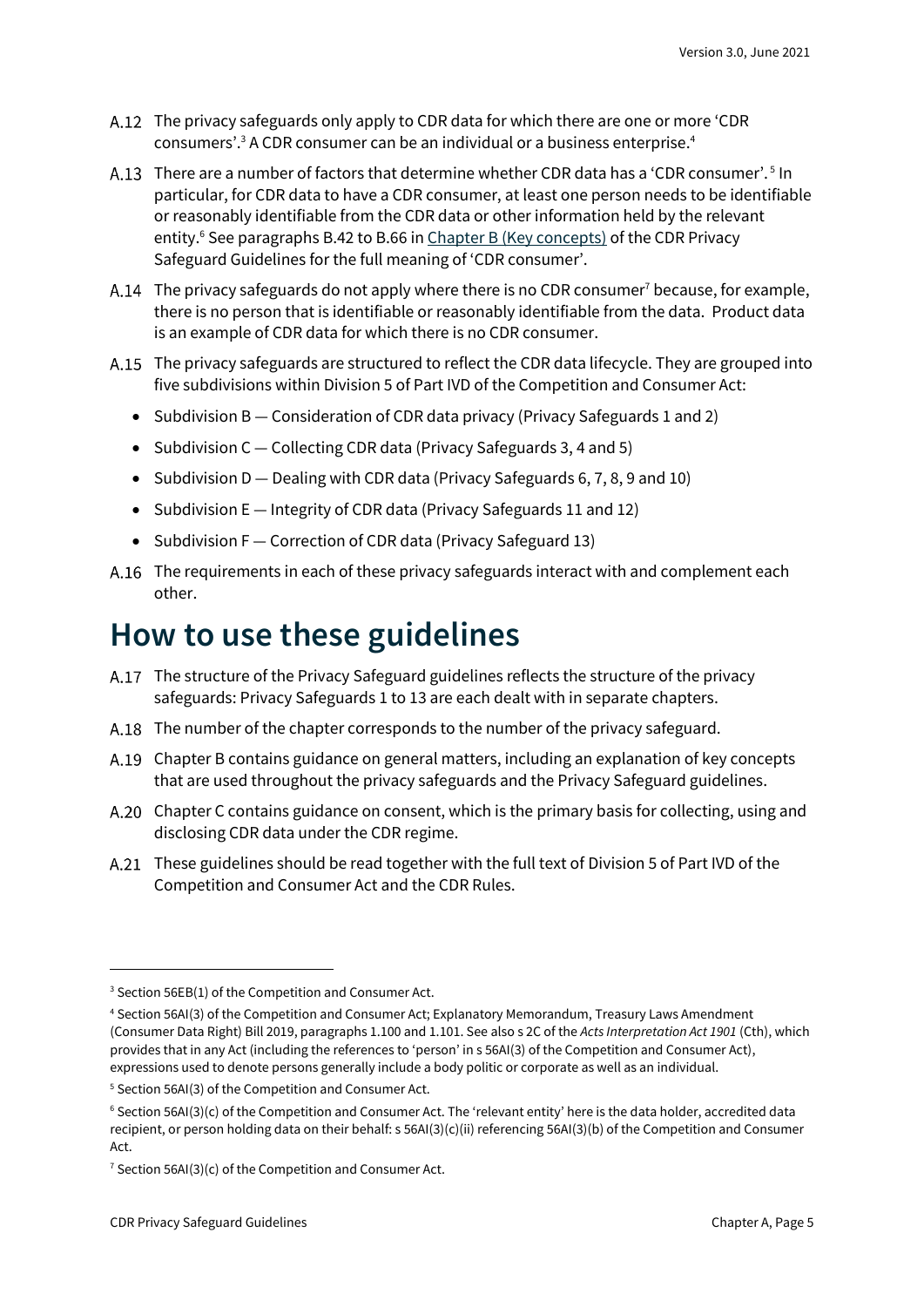## <span id="page-5-0"></span>**Who must comply with the privacy safeguards?**

- The privacy safeguards apply to entities who are authorised or required under the CDR regime to collect, use or disclose CDR data for which there is at least one consumer. This includes:
	- **accredited persons:** persons who have been granted accreditation by the Australian Competition and Consumer Commission to receive data through the CDR regime<sup>8</sup>
	- **accredited data recipients:** accredited persons who have collected the CDR data from a data holder or another accredited data recipient<sup>9</sup>
	- **data holders:** the holders of the original data that the transfer of data applies to, <sup>10</sup> and
	- **designated gateways:** entities designated by the Minister as responsible for facilitating the transfer of information between data holders and accredited persons.<sup>11</sup>
- Each of these types of entities are defined in the Competition and Consumer Act and discussed further in [Chapter B \(Key concepts\).](https://www.oaic.gov.au/consumer-data-right/cdr-privacy-safeguard-guidelines/chapter-b-key-concepts)
- Each privacy safeguard chapter specifies the type of entity to which it applies.
- A.25 The privacy safeguards extend to acts, omissions, matters and things outside Australia.<sup>12</sup>
- A.26 In respect of CDR data held within Australia, the privacy safeguards apply to all persons, including foreign persons.<sup>13</sup>
- A.27 In respect of an act or omission relating to CDR data held outside Australia, the privacy safeguards only apply if the act or omission: $14$ 
	- is done by or on behalf of an Australian person
	- occurs wholly or partly in Australia, or wholly or partly on board an Australian aircraft or an Australian ship, or
	- occurs wholly outside Australia, and an Australian person suffers, or is likely to suffer, financial or other disadvantage as a result of the act or omission.

<sup>&</sup>lt;sup>8</sup> For specific requirements, see section 56CA of the Competition and Consumer Act.

<sup>&</sup>lt;sup>9</sup> For specific requirements, see s 56AK of the Competition and Consumer Act.

 $10$  For specific requirements, see s 56AJ of the Competition and Consumer Act.

 $11$  For specific requirements, see s 56AL(2) of the Competition and Consumer Act.

<sup>&</sup>lt;sup>12</sup> Section 56AO(1) of the Competition and Consumer Act.

<sup>&</sup>lt;sup>13</sup> Section 56AO(2) of the Competition and Consumer Act.

<sup>14</sup> Section 56AO(3) of the Competition and Consumer Act.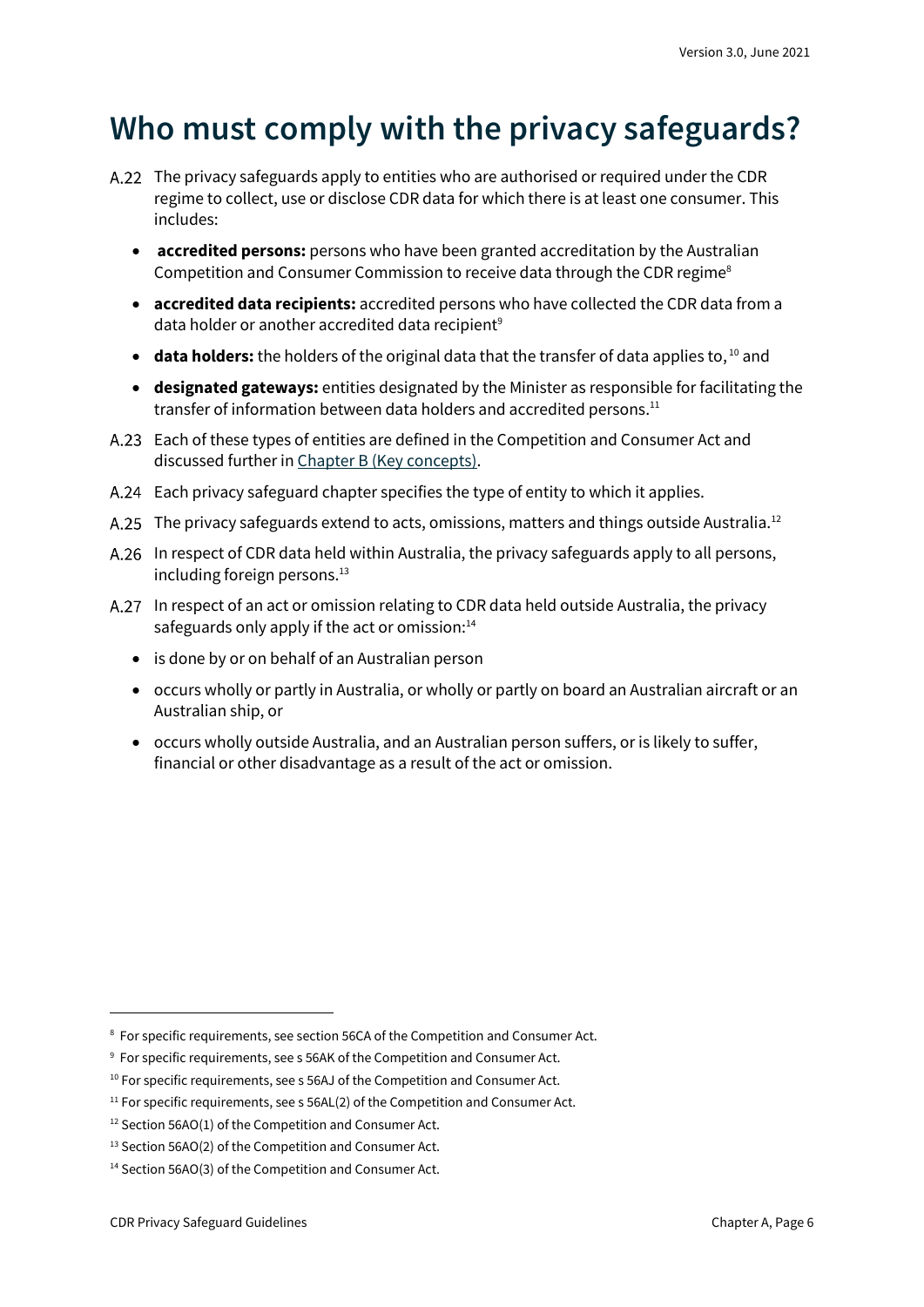## <span id="page-6-0"></span>**Which privacy protections apply in the CDR context?**

| <b>CDR</b> entity                           | Privacy safeguards that apply in the CDR<br>context | APPs that apply in the CDR<br>context                                                                                                                                                    |
|---------------------------------------------|-----------------------------------------------------|------------------------------------------------------------------------------------------------------------------------------------------------------------------------------------------|
| <b>Accredited</b><br>person                 | Privacy safeguards 1-4 <sup>15</sup>                | None. Privacy Safeguards 1-4<br>apply instead of the<br>corresponding APPs. <sup>16</sup>                                                                                                |
| <b>Accredited</b><br>data<br>recipient $17$ | Privacy safeguards 1, 2 and 5–13                    | None. The APPs do not apply to an<br>accredited data recipient of a<br>consumer's CDR data in relation to<br>that data.                                                                  |
| Data holder                                 | Privacy safeguards 1, 10, 11 and 13                 | All APPs $(1-13)$<br>APPs 10 and 13 are replaced by<br>Privacy Safeguards 11 and 13 once<br>the data holder is required or<br>authorised to disclose the CDR<br>data under the CDR Rules |
| <b>Designated</b><br>gateway                | Privacy safeguards 1, 6, 7 and 12                   | APPs 1-5, 8-10 and 12-13                                                                                                                                                                 |

### <span id="page-6-1"></span>**Do the privacy safeguards apply instead of the Privacy Act and the APPs?**

- A.28 Section 56EC(4) of the Competition and Consumer Act sets out when a privacy safeguard applies instead of an Australian Privacy Principle (APP) under the *Privacy Act 1988* (Privacy Act).
- A.29 The privacy safeguards apply only to CDR data for which there are one or more CDR consumers. 18

- CDR data is held by (or on behalf of) the person
- the CDR data, or any other CDR data from which it was directly or indirectly derived, was disclosed to the person under the consumer data rules, and
- the person is neither a data holder, nor a designated gateway, for the first mentioned CDR data. See s 56EK of the Competition and Consumer Act.

<sup>&</sup>lt;sup>15</sup> See ss 56EC(4), 56ED, 56EE(1)(b), 56EF and 56EG of the Competition and Consumer Act.

<sup>16</sup> **Note:** If Privacy Safeguards 1 – 4 do not apply, the corresponding APP may continue to apply to other handling of the individual's personal information where the accredited person is an APP entity (see s 56EC(4) and (5)(aa)) of the Competition and Consumer Act. Small business operators accredited under the CDR system are APP entities in relation to information that is personal information but is not CDR data. See s 6E(1D) of the Privacy Act.

 $17$  An accredited person becomes an accredited data recipient for CDR data when:

<sup>&</sup>lt;sup>18</sup> Section 56EB(1) of the Competition and Consumer Act.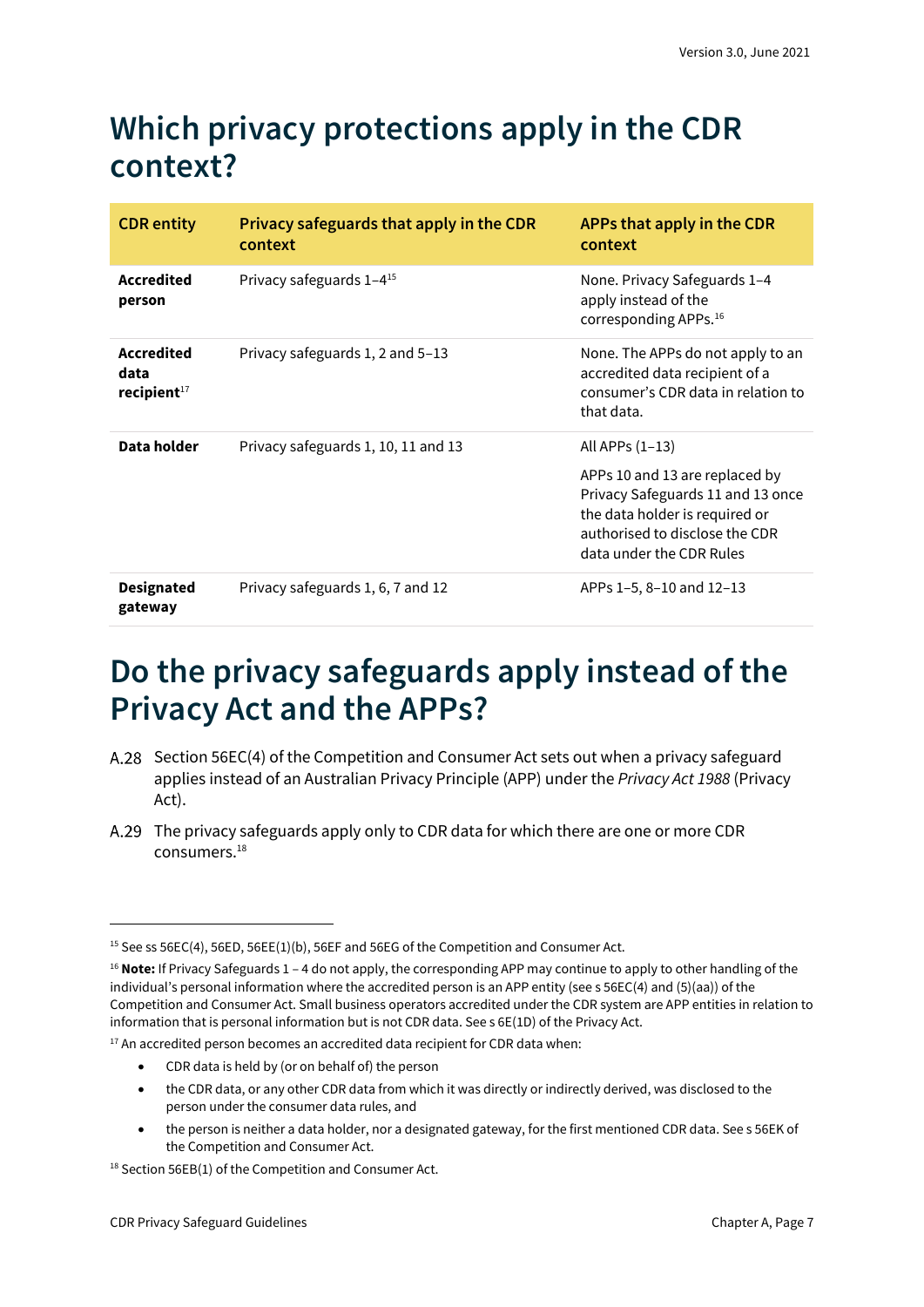- A.30 As set out in paragraph A.13 above, for there to be a CDR consumer, at least one person must be identifiable or reasonably identifiable from the CDR data or other information held by the relevant entity. As such, where the consumer is an individual, CDR data protected by the privacy safeguards will contain information about an identified or reasonably identifiable individual, and will therefore also be 'personal information' under the Privacy Act.
- A.31 To work out when the privacy safeguards apply, an entity needs to consider what capacity they are acting in – as a data holder, accredited person/accredited data recipient, or designated gateway.
- A.32 In each chapter in these guidelines, the interaction between the privacy safeguard and corresponding APP is discussed.

#### <span id="page-7-0"></span>**Accredited persons and accredited data recipients**

For an accredited person or accredited data recipient of CDR data, the privacy safeguards apply instead of the APPs in relation to the handling of the CDR data within the CDR system.<sup>19</sup>

#### <span id="page-7-1"></span>**Data holders**

- For data holders, the APPs will apply to CDR data that is also personal information with the exception of APPs 10 (quality of personal information) and 13 (correction of personal information). These two APPs are replaced by Privacy Safeguards 11 (quality of CDR data) and 13 (correction of CDR data) once the data holder is required or authorised to disclose the CDR data under the CDR Rules. Privacy Safeguard 10 does not have an APP equivalent and applies to data holders in addition to all other privacy protections.
- A.35 Data holders must also comply with both APP 1 and Privacy Safeguard 1 which relate to open and transparent management of personal information and CDR data respectively. As explained above, these obligations apply concurrently and the obligations in Privacy Safeguard 1 do not displace the APP 1 obligations.

#### <span id="page-7-2"></span>**Designated gateways**

- The APPs will continue to apply to designated gateways for CDR data that is personal information except in relation to the use and disclosure of CDR data, including for direct marketing purposes, for which Privacy Safeguards 6 (use or disclosure of CDR data) and 7 (direct marketing) apply instead of APP 6 and APP 7, and the security of the CDR data, for which Privacy Safeguard 12 (security of CDR data) applies instead of APP 11.
- Further, designated gateways must comply with Privacy Safeguard 1 (open and transparent management of CDR data) in addition to APP 1. As explained above, these obligations apply concurrently and the obligations in Privacy Safeguard 1 do not displace the APP 1 obligations.

<sup>&</sup>lt;sup>19</sup> The APPs do not apply to an accredited data recipient of CDR data, in relation to that CDR data - s 56EC(4)(a) of the Competition and Consumer Act. However, s 56EC(4) does not affect how the APPs apply to accredited persons and accredited data recipients who are APP entities, in relation to the handling of personal information outside the CDR system. (Note: Small business operators accredited under the CDR system are APP entities in relation to information that is personal information but is not CDR data. See s 6E(1D) of the Privacy Act.) Section 56EC(4) also does not affect how the APPs apply to an accredited person who does not become an accredited data recipient of the CDR data (other than for Privacy Safeguards 1 – 4). See s 56EC(5)(aa)) of the Competition and Consumer Act.